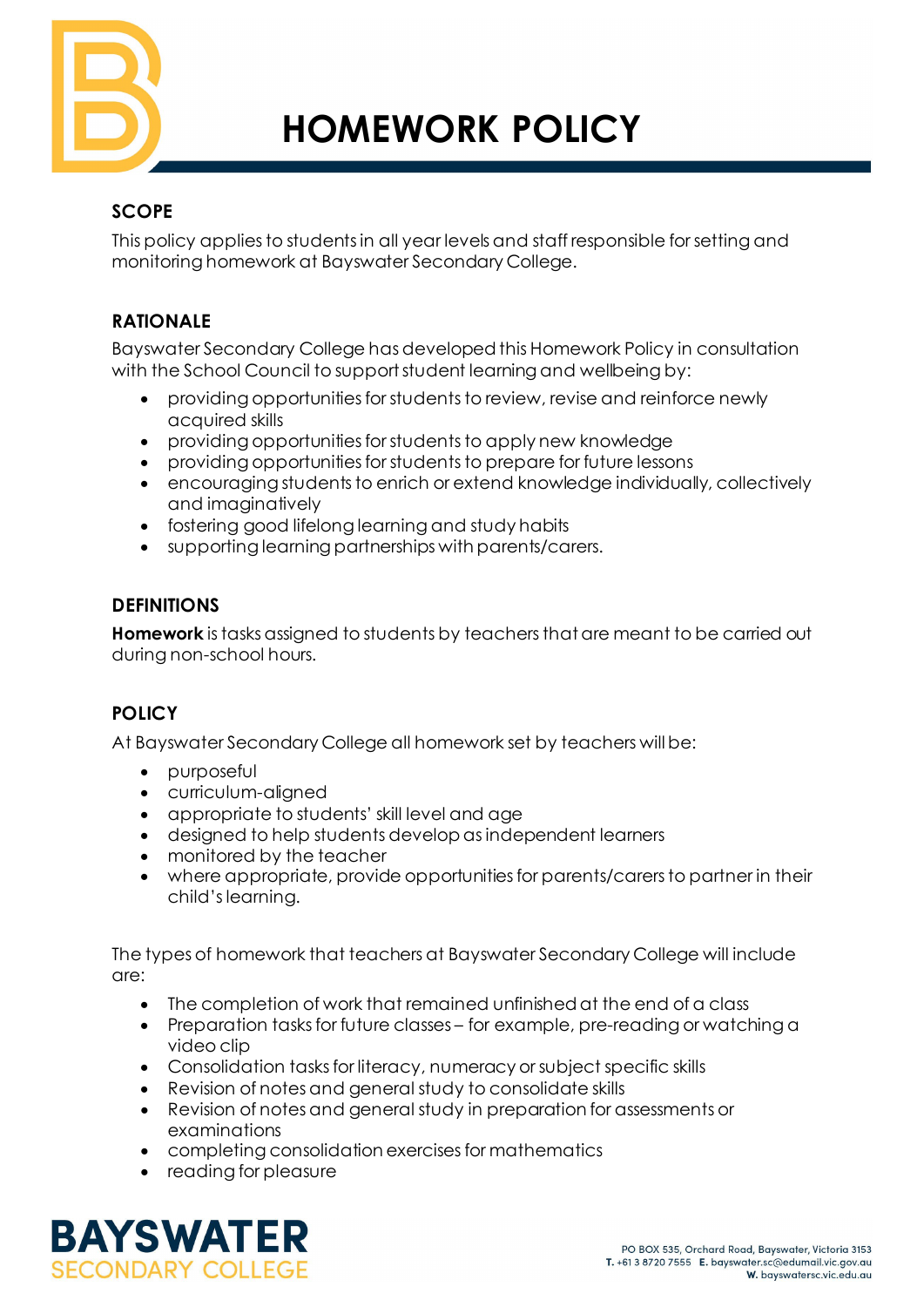- researching topics associated with set class work
- applying new skills to home context such as:
	- o planning and cooking food, including following a recipe
	- o helping to plan a day trip or holiday, including timings, directions and costs
	- o growing plants
- engaging with parents in learning activities such as:
	- o rehearsing a presentation with parent/carers, and seeking their feedback
	- o interviewing a family member as part of a research project.

## **SHARED EXPECTATIONS AND RESPONSIBILITIES**

Homework is a shared responsibility between the school, teachers, students and their parents/carers. In order to get the most out of homework tasks, it is important that everyone understands their obligations and responsibilities.

#### **Responsibilities and expectations for leaders at Bayswater Secondary College are to**:

• advise teachers, students and parents/carers of homework expectations at the beginning of the school year and provide them with access to the homework policy.

#### **Responsibilities and expectations for teachers at Bayswater Secondary College are to:**

- set homework that is curriculum-aligned and appropriate to the student's skill level and age
- ensure homework tasks are purposeful this means they are deliberately designed and planned to support student learning (so, they are not 'busy work' or where students 'finish off' work they did/could not complete in class)
- assess homework and provide timely and practical feedback
- ensure the amount of homework set supports a student to engage with a range of recreational, family and cultural activities outside of school hours
- offer opportunities for families to engage in their children's learning.

#### **Responsibilities and expectations for students are:**

- being aware of the school's homework policy
- discussing homework expectations with their parents/carers
- accepting responsibility for the completion of homework tasks within set time frames
- following up on comments made by teachers
- seeking assistance when difficulties arise
- organising their time to manage home obligations, participation in physical activity and sports, recreational and cultural activities and part-time employment (for older students).

#### **Responsibilities and expectations for parents/carers are:**